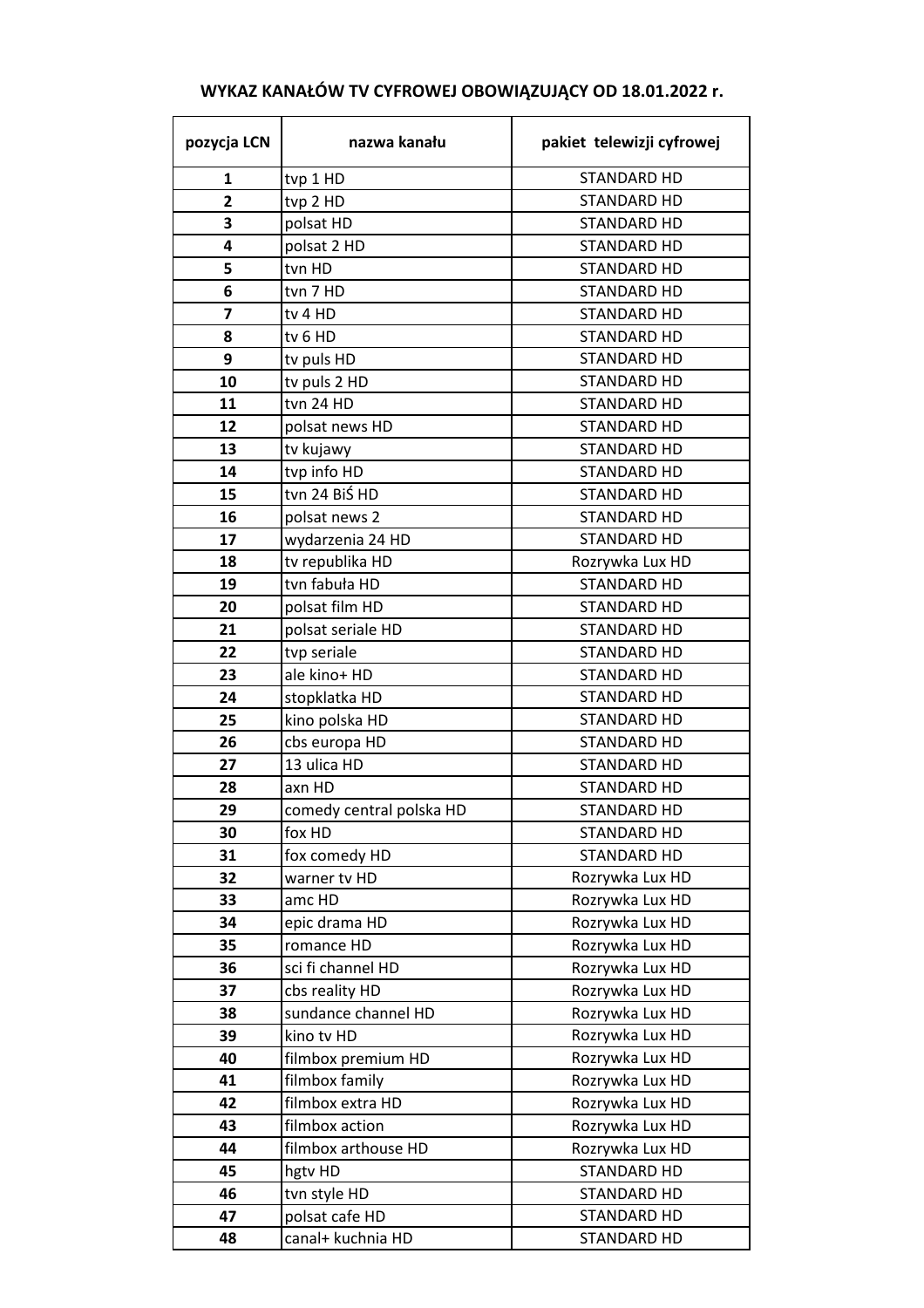| 49  | canal+ domo HD              | Rozrywka Lux HD    |  |
|-----|-----------------------------|--------------------|--|
| 50  | tlc HD                      | <b>STANDARD HD</b> |  |
| 51  | discovery life HD           | <b>STANDARD HD</b> |  |
| 52  | tvp kobieta HD              | <b>STANDARD HD</b> |  |
| 53  | home tv HD                  | <b>STANDARD HD</b> |  |
| 54  | cartoon network HD          | STANDARD HD        |  |
| 55  | mini mini+ HD               | STANDARD HD        |  |
| 56  | teletoon+ HD                | STANDARD HD        |  |
| 57  | tvp abc                     | <b>STANDARD HD</b> |  |
| 58  | disney channel HD           | STANDARD HD        |  |
| 59  | disney xd                   | <b>STANDARD HD</b> |  |
| 60  | disney junior               | Rozrywka Lux HD    |  |
| 61  | nickelodeon                 | Rozrywka Lux HD    |  |
| 62  | duck tv                     | Rozrywka Lux HD    |  |
| 63  | da vinci HD                 | Rozrywka Lux HD    |  |
| 64  | top kids HD                 | Rozrywka Lux HD    |  |
| 65  | top kids junior HD          | Rozrywka Lux HD    |  |
| 66  | 2x2HD                       | Rozrywka Lux HD    |  |
| 67  | national geographic HD      | <b>STANDARD HD</b> |  |
| 68  | national geographic wild HD | STANDARD HD        |  |
| 69  | discovery channel HD        | STANDARD HD        |  |
| 70  | animal planet HD            | <b>STANDARD HD</b> |  |
| 71  | polsat doku HD              | <b>STANDARD HD</b> |  |
| 72  | polsat viasat history HD    | <b>STANDARD HD</b> |  |
| 73  | polsat viasat explore HD    | <b>STANDARD HD</b> |  |
| 74  | fokus tv HD                 | <b>STANDARD HD</b> |  |
| 75  | tvp historia                | STANDARD HD        |  |
| 76  | tvp dokument HD             | STANDARD HD        |  |
| 77  | planete+ HD                 | Rozrywka Lux HD    |  |
| 78  | polsat viasat nature HD     | Rozrywka Lux HD    |  |
| 79  | dtx HD                      | Rozrywka Lux HD    |  |
| 80  | discovery historia          | Rozrywka Lux HD    |  |
| 81  | discovery science HD        | Rozrywka Lux HD    |  |
| 82  | discovery id HD             | Rozrywka Lux HD    |  |
| 83  | nat geo people HD           | Rozrywka Lux HD    |  |
| 84  | adventure HD                | Rozrywka Lux HD    |  |
| 85  | docu box HD                 | Rozrywka Lux HD    |  |
| 86  | polsat play HD              | STANDARD HD        |  |
| 87  | tvn turbo HD                | <b>STANDARD HD</b> |  |
| 88  | nsport HD                   | <b>STANDARD HD</b> |  |
| 89  | polsat sport HD             | STANDARD HD        |  |
| 90  | polsat sport extra HD       | <b>STANDARD HD</b> |  |
| 91  | polsat sport news HD        | STANDARD HD        |  |
| 92  | polsat sport fight HD       | <b>STANDARD HD</b> |  |
| 93  | tvp sport HD                | <b>STANDARD HD</b> |  |
| 94  | eurosport 1 HD              | <b>STANDARD HD</b> |  |
| 95  | eurosport 2 HD              | Rozrywka Lux HD    |  |
| 96  | eleven sports 1 HD          | Rozrywka Lux HD    |  |
| 97  | eleven sports 2 HD          | Rozrywka Lux HD    |  |
| 98  | eleven sports 3 HD          | Rozrywka Lux HD    |  |
| 99  | eleven sports 4 HD          | Rozrywka Lux HD    |  |
| 100 | extreme sports HD           | Rozrywka Lux HD    |  |
| 101 | fightbox HD                 | Rozrywka Lux HD    |  |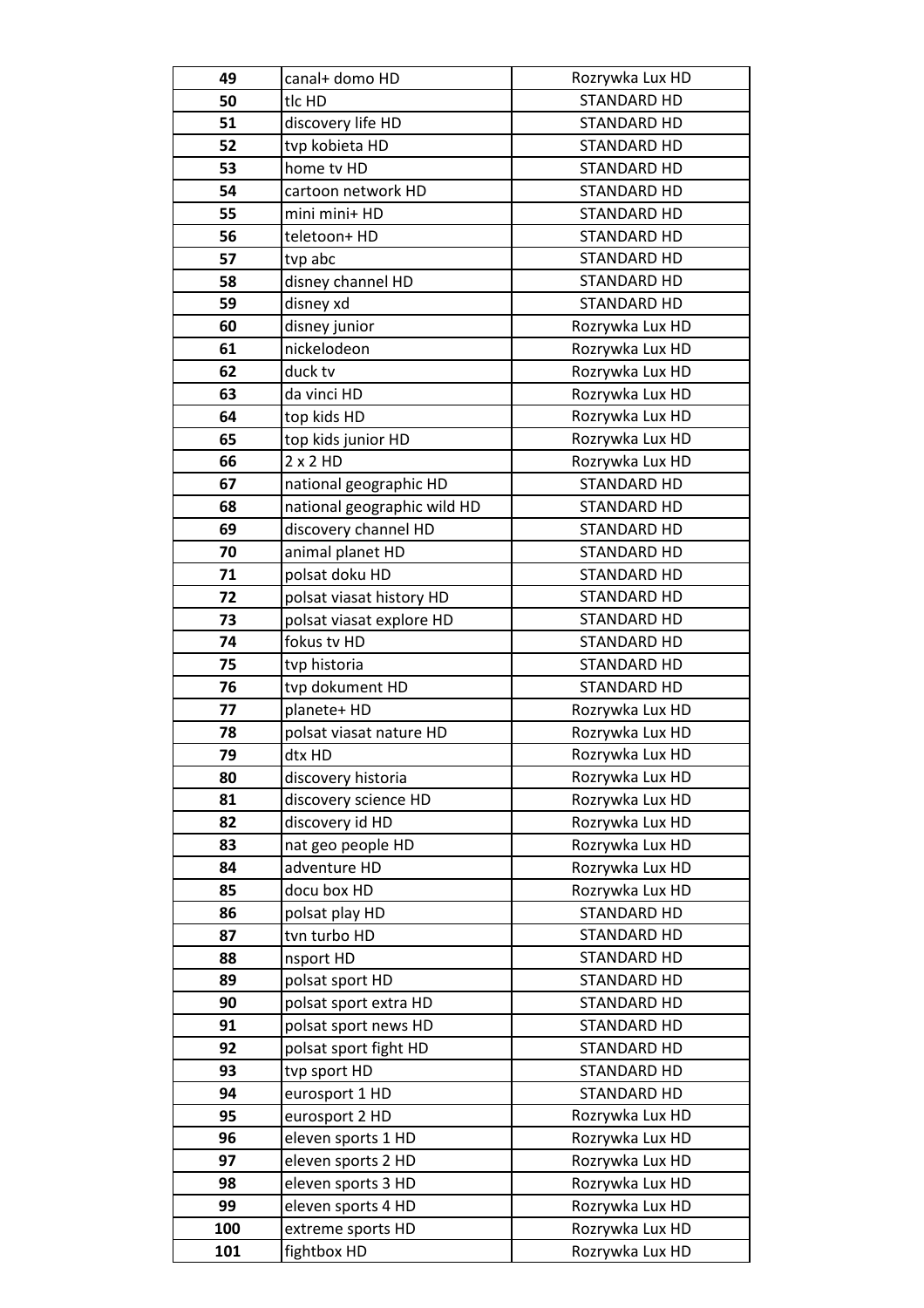| 102 | fast and fun box HD | Rozrywka Lux HD    |  |
|-----|---------------------|--------------------|--|
| 103 | polsat games HD     | <b>STANDARD HD</b> |  |
| 104 | gametoon HD         | Rozrywka Lux HD    |  |
| 105 | stars tv HD         | STANDARD HD        |  |
| 106 | polsat music hd     | <b>STANDARD HD</b> |  |
| 107 | disco polo music    | STANDARD HD        |  |
| 108 | polo tv HD          | STANDARD HD        |  |
| 109 | eska tv HD          | STANDARD HD        |  |
| 110 | vox music tv        | STANDARD HD        |  |
| 111 | eska rock tv        | STANDARD HD        |  |
| 112 | eska tv extra HD    | STANDARD HD        |  |
| 113 | kino polska muzyka  | STANDARD HD        |  |
| 114 | 4fun.tv             | STANDARD HD        |  |
| 115 | 4fun kids           | STANDARD HD        |  |
| 116 | 4fun dance          | STANDARD HD        |  |
| 117 | power tv HD         | <b>STANDARD HD</b> |  |
| 118 | nuta tv HD          | <b>STANDARD HD</b> |  |
| 119 | nick music          | STANDARD HD        |  |
| 120 | mtv polska HD       | <b>STANDARD HD</b> |  |
| 121 | club mtv            | <b>STANDARD HD</b> |  |
| 122 | mtv hits            | STANDARD HD        |  |
| 123 | mtv 80s             | <b>STANDARD HD</b> |  |
| 124 | mtv 90s             | STANDARD HD        |  |
| 125 | mtv 00s             | STANDARD HD        |  |
| 126 | gold tv             | STANDARD HD        |  |
| 127 | music box PL HD     | STANDARD HD        |  |
| 128 | 360 tunebox HD      | Rozrywka Lux HD    |  |
| 129 | trwam               | STANDARD HD        |  |
| 130 | tvp polonia HD      | STANDARD HD        |  |
| 131 | tvp 3 bydgoszcz     | <b>STANDARD HD</b> |  |
| 132 | tvp rozrywka        | <b>STANDARD HD</b> |  |
| 133 | tvp kultura HD      | STANDARD HD        |  |
| 134 | tvs HD              | STANDARD HD        |  |
| 135 | antena HD           | STANDARD HD        |  |
| 136 | tv regio HD         | <b>STANDARD HD</b> |  |
| 137 | metro HD            | STANDARD HD        |  |
| 138 | nowa.tv HD          | <b>STANDARD HD</b> |  |
| 139 | zoom tv HD          | <b>STANDARD HD</b> |  |
| 140 | wp HD               | <b>STANDARD HD</b> |  |
| 141 | superpolsat HD      | <b>STANDARD HD</b> |  |
| 142 | polsat rodzina HD   | STANDARD HD        |  |
| 143 | ttv HD              | <b>STANDARD HD</b> |  |
| 144 | tvc HD              | STANDARD HD        |  |
| 145 | red carpet HD       | <b>STANDARD HD</b> |  |
| 146 | active family HD    | STANDARD HD        |  |
| 147 | tbn polska HD       | STANDARD HD        |  |
| 148 | filmax HD           | Rozrywka Lux HD    |  |
| 149 | love tv HD          | Rozrywka Lux HD    |  |
| 150 | hbo HD              | Premium HD         |  |
| 151 | hbo2 HD             | Premium HD         |  |
| 152 | hbo3 HD             | Premium HD         |  |
| 153 | cinemax HD          | Premium HD         |  |
| 154 | cinemax 2 HD        | Premium HD         |  |